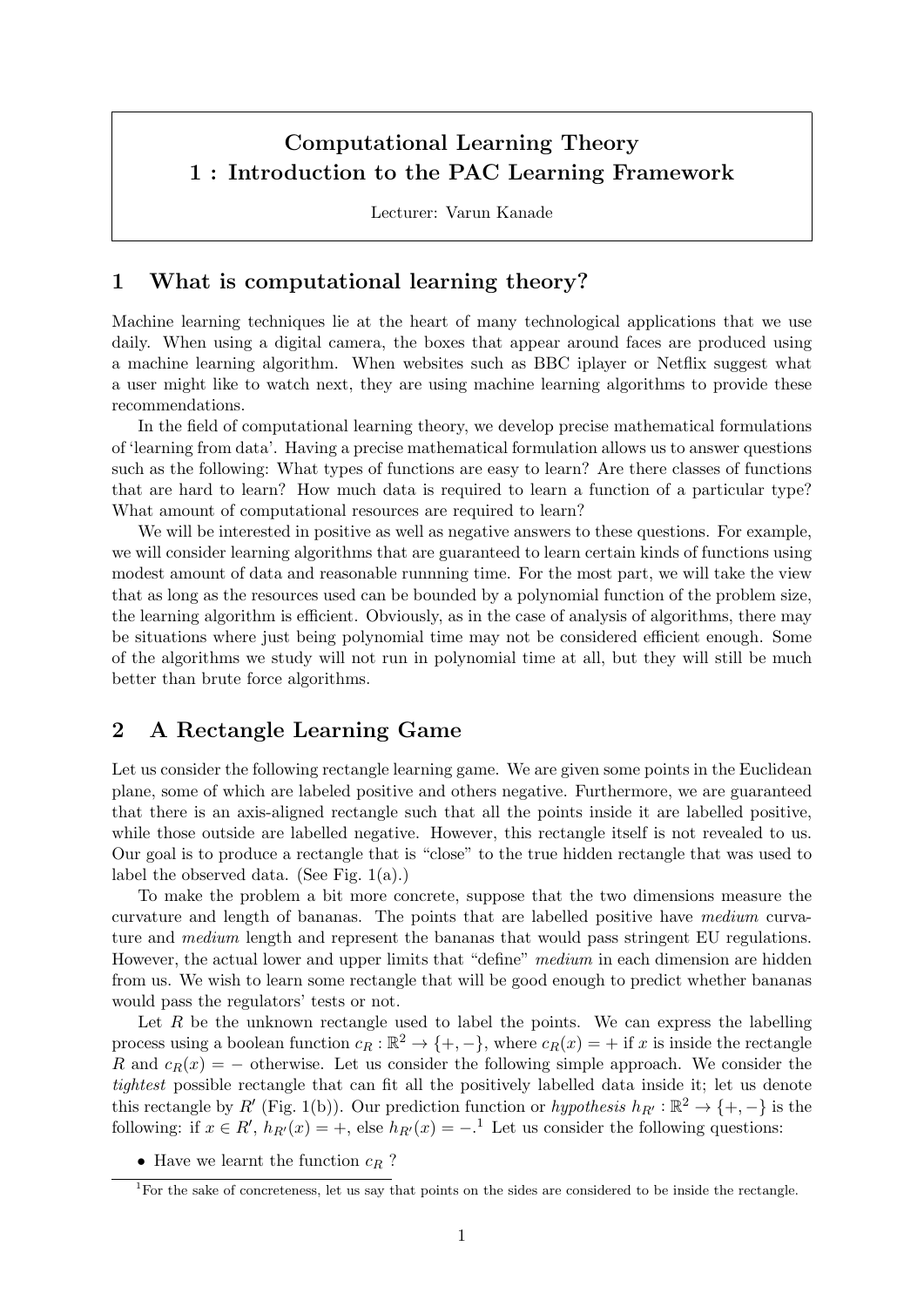

Figure 1: (a) Data received for the rectangle learning game. The rectangle R used to generate labels is not known to the learning algorithm. (b) The *tightest fit* algorithm produces a rectanlge R'. (c) & (d) The regions  $T_1, T_2, T_3$  and  $T_4$  contain  $\epsilon/4$  mass each under D.

#### • How good is our prediction function  $h_{R'}$ ?

Let R denote the *true* rectangle that actually defines the labelling function  $c_R$ . Since, we've chosen the tightest possible fit, the rectangle  $R'$  must be entirely contained inside R. Consider the shaded region shown in Fig. 1(b). For any point  $x$  that is in this shaded region, it must be that  $h_{R}(x) = -$ , while  $c_R(x) = +$ . In other words, our prediction function  $h_{R'}$  would make errors on all of these points. If we had to make predictions on points that mostly lie in this region our hypothesis would be quite bad. This brings us to an important point that the data that is used to learn a hypothesis should be similar to the data on which we will be tested. Let us formalise this notion.

Let D be a distribution over  $\mathbb{R}^2$ . Our training data consists of m points that are drawn independently according to  $D$  and then labelled according to the function  $c_R$ . We will define the error of a hypothesis  $h_{R'}$  with respect to the target function  $c_R$  and distribution D as follows:

$$
err(h_{R'}; c_R, D) = \mathbb{P}_{x \sim D} [h_{R'}(x) \neq c_R(x)]
$$

Whenever the target  $c_R$  and distribution D are clear from context, we will simply refer to this as  $err(h_{R^{\prime}})$ .

Let us show that in fact our algorithm outputs an  $h_{R'}$  that is quite good, in the sense that given any  $\epsilon > 0$  as the target error, with high probability it will output  $h_{R'}$  such that  $err(h_{R'}; c_R, D) \leq \epsilon$ . Consider four rectangular strips  $T_1, T_2, T_3, T_4$  that are chosen along the sides of the rectangle  $R$  (and lying inside) such that they each have a probability mass of exactly  $\epsilon/4$  under  $D^2$ . Note that some of these strips overlap, e.g.,  $T_1$  and  $T_2$  (See Fig. 1(c)). The total probability mass of the set  $T_1 \cup T_2 \cup T_3 \cup T_4$  is at most  $\epsilon$ . Now, if we can guarantee that the training data of m points contains at least one point from each of  $T_1$ ,  $T_2$ ,  $T_3$  and  $T_4$ , then the tightest fit rectangle R' will be such that  $R \setminus R' \subseteq T_1 \cup T_2 \cup T_3 \cup T_4$  and as a consequence,

<sup>&</sup>lt;sup>2</sup>Assuming the distribution D is smooth over  $\mathbb{R}^2$ , *i.e.*, there is no point mass under D, this is always possible. Otherwise, the algorithm is still correct, however, the analysis is slightly more tedious.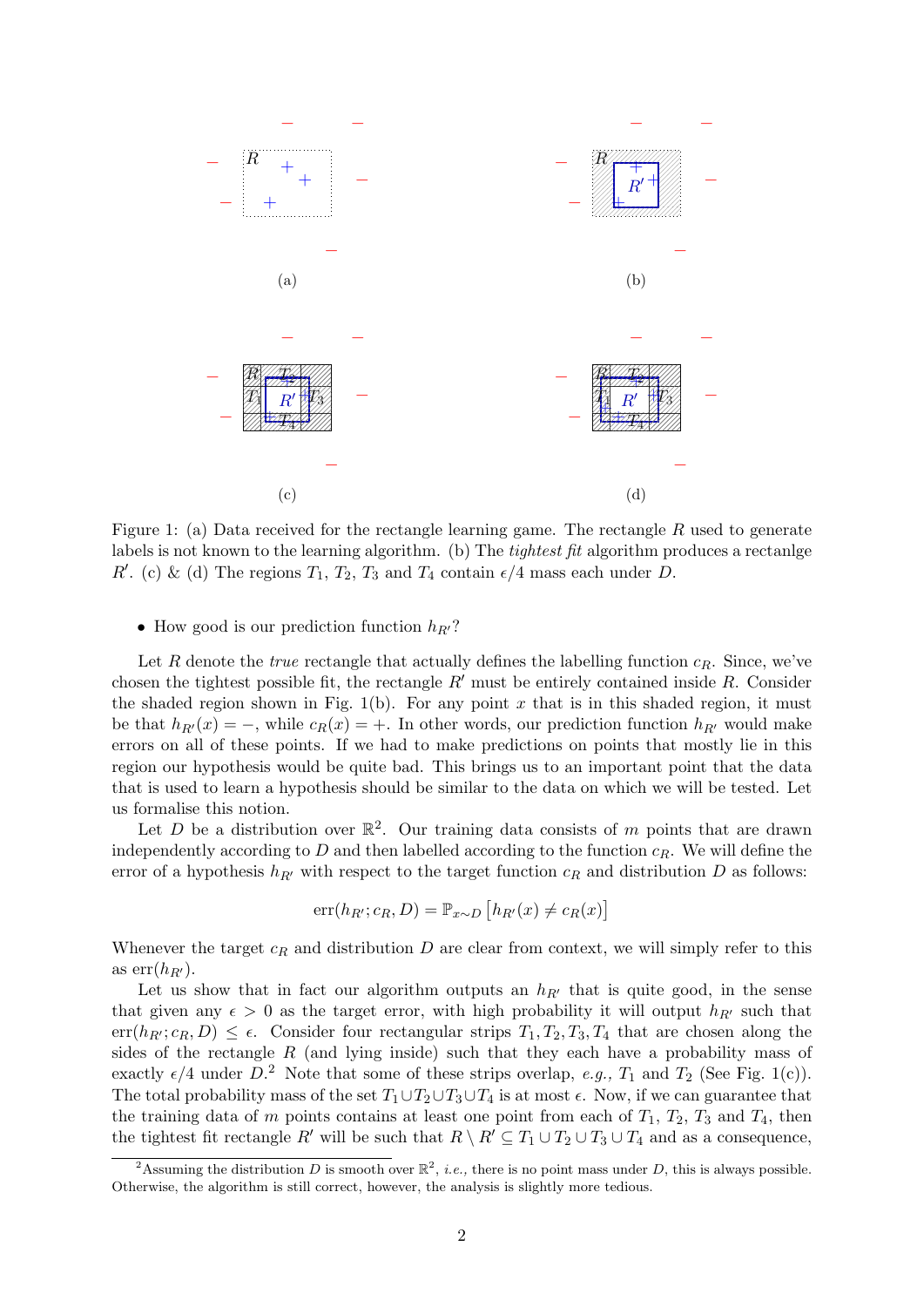$err(h_{R'}; c_R, D) \leq \epsilon$ . This is shown in Fig. 1(d); note that if even one of the  $T_i$  do not contain any data point, this may be cause a problem, in the sense that the region of disagreement between R and R' may have probability mass greater than  $\epsilon$  (See Fig. 1(c)).

Let  $A_1$  be the event that when m points are drawn independently according to D, none of them lies in  $T_1$ . Similarly define the events  $A_2$ ,  $A_3$ ,  $A_4$  for  $T_2$ ,  $T_3$ ,  $T_4$ . Let  $\mathcal{E} = A_1 \cup A_2 \cup A_3 \cup A_4$ . If  $\mathcal E$  does not occur, then  $err(h_{R'}; c_R, D) \leq \epsilon$ . We will use the union bound to bound  $\mathbb P[\mathcal E]$ . The union bound states that for any two events  $A$  and  $B$ ,

$$
\mathbb{P}[A \cup B] \le \mathbb{P}[A] + \mathbb{P}[B].
$$

Let us compute  $\mathbb{P}[A_1]$ . The probability that a single point drawn from D does not land in  $T_1$ is  $1 - \epsilon/4$ , so the probability that after m independent draws from D none of the points are in  $T_1$  is  $\left(1-\frac{\epsilon}{4}\right)$  $\frac{\epsilon}{4}$ <sup>m</sup>. By a similar argument,  $\mathbb{P}[A_i] = (1 - \frac{\epsilon}{4})$  $\left(\frac{\epsilon}{4}\right)^m$  for  $i = 1, \ldots, 4$ . Thus, we have

$$
\mathbb{P}[\mathcal{E}] \le \sum_{i=1}^{4} \mathbb{P}[A_i]
$$
  
By the Union Bound  

$$
= 4\left(1 - \frac{\epsilon}{4}\right)^m
$$

$$
\le 4 \exp\left(-\frac{m\epsilon}{4}\right)
$$
  
As  $1 - x \le e^{-x}$ 

Now let  $\delta > 0$  be fixed, then if  $m \geq \frac{4}{\epsilon}$  $\frac{4}{\epsilon} \log \left( \frac{4}{\delta} \right)$  $\left(\frac{4}{\delta}\right)$ , then we have that  $\mathbb{P}\left[\mathcal{E}\right] \leq \delta$ . In other words, with probability at least  $1 - \delta$ ,  $err(h_{R'}; c_R, D) \leq \epsilon$ .

**Remarks:** A couple of remarks are in order. We can think of  $\epsilon$  as being an accuracy parameter and  $\delta$  being the confidence parameter. The bound of  $m \geq \frac{4}{\epsilon}$  $\frac{4}{\epsilon} \log \left( \frac{4}{\delta} \right)$  $\frac{4}{\delta}$  shows that as we demand higher accuracy and higher confidence of our learning algorithm, we need to supply more data. This is indeed a reasonable requirement. Furthermore, the cost for getting higher accuracy and higher confidence is relatively modest. For example, if we want to halve the error, say go from  $\epsilon = 0.02$  to  $\epsilon = 0.01$ , the amount of data required (as per the bound) at most doubles.<sup>3</sup>

# 3 Probably Approximately Correct (PAC) Learning

Let us start defining a precise mathematical framework for learning using the insights gained from the rectangle learning game. First let us make a few observations:

- 1. The learning algorithm does not know the target concept to be learnt (obviously, otherwise there is nothing to learn!). However, the learning algorithm does know the set of possible target concepts. In this instance, the unknown target is always an axis-aligned rectangle.
- 2. The learning algorithm has access to data drawn from some distribution D. We do assume that the observations are drawn independently according to D. However, no assumption is made on the distribution D itself.
- 3. The output hypothesis is evaluated with respect to the same distribution D as was used to obtain the training data.

<sup>&</sup>lt;sup>3</sup>We are using the world "required" a bit losely here. All we can say is our present analysis of this particular algorithm suggests that the amount of data required scales linearly as  $\frac{1}{\epsilon}$ . We will see lower bounds of this nature that hold for any algorithm later in the course.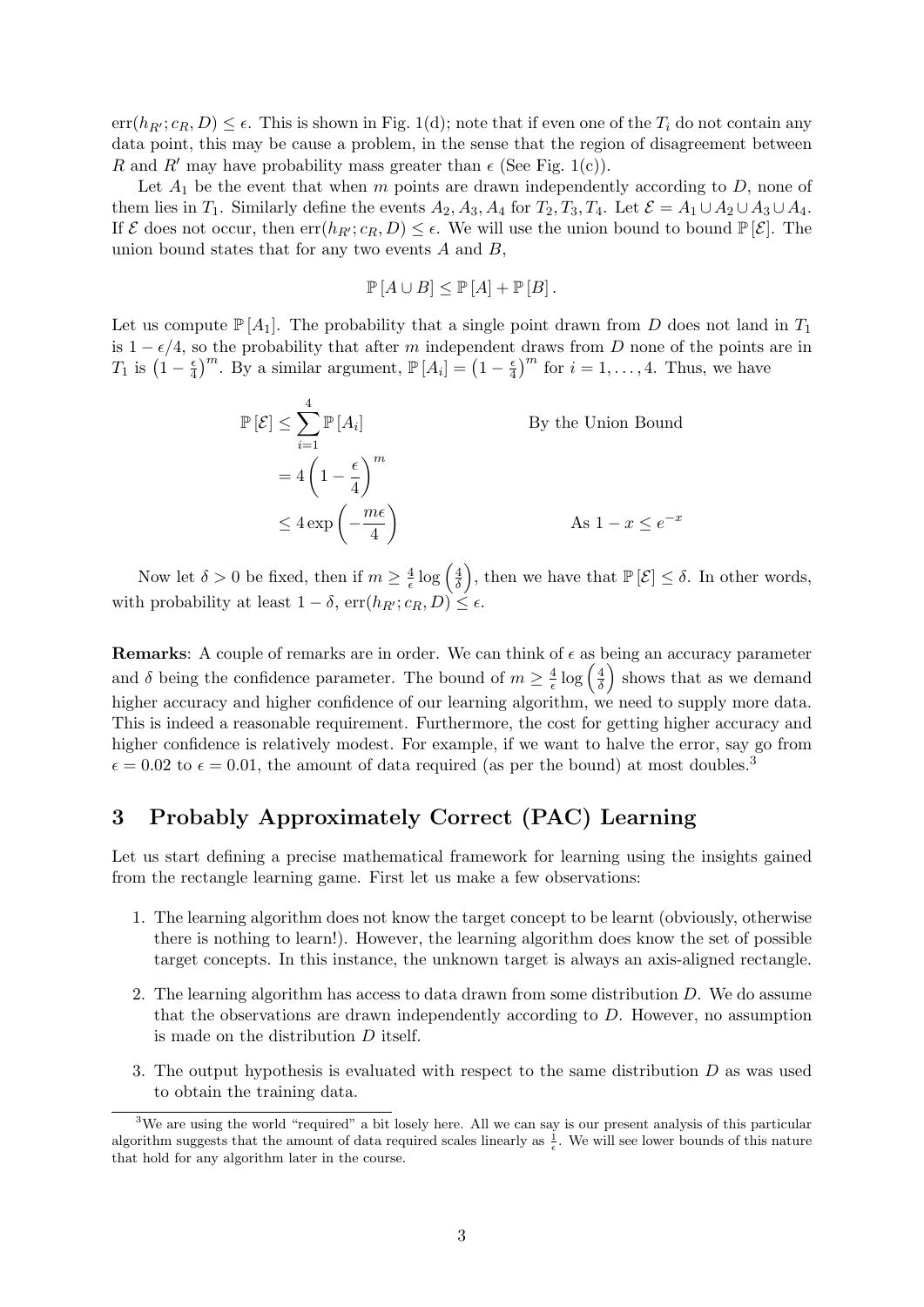4. We would like our algorithms to be statistically efficient (require relatively small number of examples to guarantee high accuracy and confidence) as well as computationally efficient (reasonable amount of time required for processing examples and producing an output hypothesis).

Let us now formalise a few other concepts related to learning.

### Instance Space

Let  $X$  denote the set of possible instances or examples that may be seen by the learning algorithm. For instance, in the rectangle learning game the examples were points in  $\mathbb{R}^2$ . When classifying images the examples may be 3 dimensional arrays, containing the RGB values of each pixel.

### Concept Class

A concept c over X is a boolean function  $c: X \to \{0,1\}^4$  A concept class C over X is a collection of concepts c over  $X$ . In the rectangle learning game, the concept class under consideration is all axis-aligned rectangles. In order to view the concepts as boolean functions, we may use the convention that + corresponds to 1 and  $-$  corresponds to 0. The learning algorithm has knowledge of C, but not of the specific concept  $c \in C$  that is used to label the observations.

### Data Generation

Let  $D$  be a fixed probability distribution over  $X$ . The training data is obtained as follows. An example  $x \in X$  is drawn according to the distribution D. If c is the target concept, the example x is labelled accordingly as  $c(x)$ . The learning algorithm observes  $(x, c(x))$ . We will refer to this process as an example oracle,  $EX(c, D)$ . We assume that a learning algorithm can query the oracle  $EX(c, D)$  at unit cost.

### 3.1 PAC Learning : Take I

Let  $h: X \to \{0,1\}$  be some hypothesis. Once the distribution D over X and  $c \in C$  are fixed, the error of  $h$  with respect to  $c$  and  $D$  is defined as:

$$
err(h; c, D) = \mathbb{P}_{x \sim D} [h(x) \neq c(x)]
$$

When c and D are clear from context, we will simply refer to this as  $err(h)$ .

**Definition 1** (PAC Learning : Take I). Let C be a concept class over X. We say that C is PAC learnable if there exists a learning algorithm L that satisfies the following: for every concept  $c \in C$ , for every distribution D over X, for every  $0 < \epsilon < 1/2$  and  $0 < \delta < 1/2$ , if L is given access to  $EX(c, D)$  and inputs  $\epsilon$  and  $\delta$ , L outputs a hypothesis  $h \in C$  that with probability at least  $1 - \delta$  satisfies  $\text{err}(h) \leq \epsilon$ . The probability is over the random examples drawn from  $EX(c, D)$  as well as any internal randomisation of L. We further say that C is efficiently PAC learnable if the running time of L is polynomial in  $1/\epsilon$  and  $1/\delta$ .

The term PAC stands for probably approximately correct. The approximately correct part captures the notion that the output hypothesis does have some error; demanding higher accuracy (lower  $\epsilon$ ) is possible, but comes at a cost of increased running time and sample complexity. The probably part captures the notion that there is some chance that the algorithm may fail completely. This may happen because the observations are not representative of the distribution,

<sup>4</sup>We will consider concepts that are not boolean functions later in the course.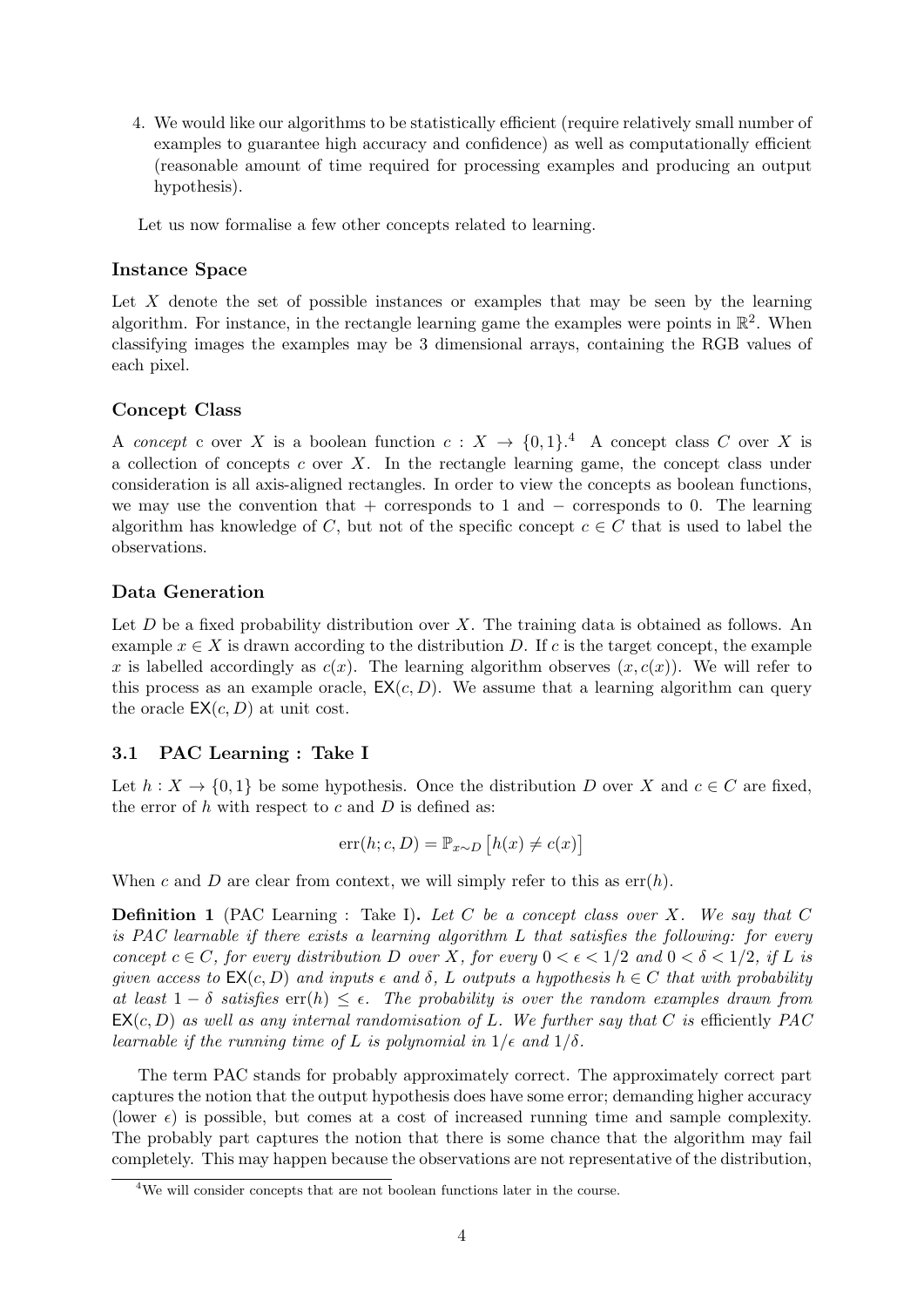

Figure 2: Different shape concepts in  $\mathbb{R}^2$ .

a low probability event, though very much a possible event. Our confidence (lower  $\delta$ ) in the correctness of our algorithm is increased as we allow more sample complexity and running time.

In Section 2, we essentially proved the following theorem.

**Theorem 2.** The concept class C of axis aligned rectangles in  $\mathbb{R}^2$  is efficiently PAC (Take I) learnable.

### 3.2 PAC Learning : Take II

Let us now discuss a couple of questions that we have glossed over so far. The question is that of the complexity of the concepts that we are trying to learn. For example, consider the question of learning rectangles (Fig. 2(a)) vs the shapes as shown in Fig. 2(b). Intuitively, we believe that it should be harder to learn concepts defined by shapes as shown in Fig. 2(b) than rectangles. Thus, an algorithm that learns a more complex class should be allowed more resources (samples, running time, memory, etc.). For example, to represent a rectangle we only need to store four real numbers, the lower and upper limits in both the  $x$  and  $y$  directions. The number of real numbers used to represent more complex shapes is higher.<sup>5</sup>

The question of representation is better elucidated by taking the case of boolean functions. Suppose that the instance space X is  $\{0,1\}^n$ , the set of length n bit vectors. We can consider boolean functions  $f: X \to \{0, 1\}$ . There are several ways of representing boolean functions. One option is to keep the entire truth table with  $2^n$  entries. Alternatively, we may represent f as a circuit using  $\wedge$ ,  $\vee$  and  $\neg$  gates. We may ask that f be represented in disjunctive normal form  $(DNF)$ , *i.e.*, of the form shown below

$$
(x_1 \wedge \overline{x}_3 \wedge x_7 \wedge \cdots) \vee (x_2 \wedge x_4 \wedge \overline{x}_8 \wedge \cdots) \vee \cdots \vee (x_1 \wedge x_3)
$$

The choice of representation is quite important as shown by the following exercise.

**Exercise:** Let  $f = x_1 \oplus x_2 \oplus \cdots \oplus x_n$  be the parity function on n bits. Show that f can be represented as a circuit of size  $O(n \log n)$  using  $\wedge$ ,  $\vee$  and  $\neg$  gates. Show that f represented in disjunctive normal form consists of  $\Omega(2^n)$  terms.

There are other possible representations of boolean functions, such as decision trees or neural networks.

#### Representation Scheme

Abstractly, a representation scheme for a concept class C is a function  $R: \Sigma^* \to C$ , where  $\Sigma$ is a finite alphabet.<sup>6</sup> Any  $\sigma$  satisfying  $R(\sigma) = c$  is called a representation of c. We assume that there is a function, size :  $\Sigma^* \to \mathbb{N}$ , that measures the size of a representation. A concept

<sup>5</sup>We assume that our computers can store and manipulate real numbers at unit cost.

<sup>&</sup>lt;sup>6</sup>If the concept requires using real numbers, such as in the case of rectangles, we may use  $R: (\Sigma \cup \mathbb{R})^* \to C$ .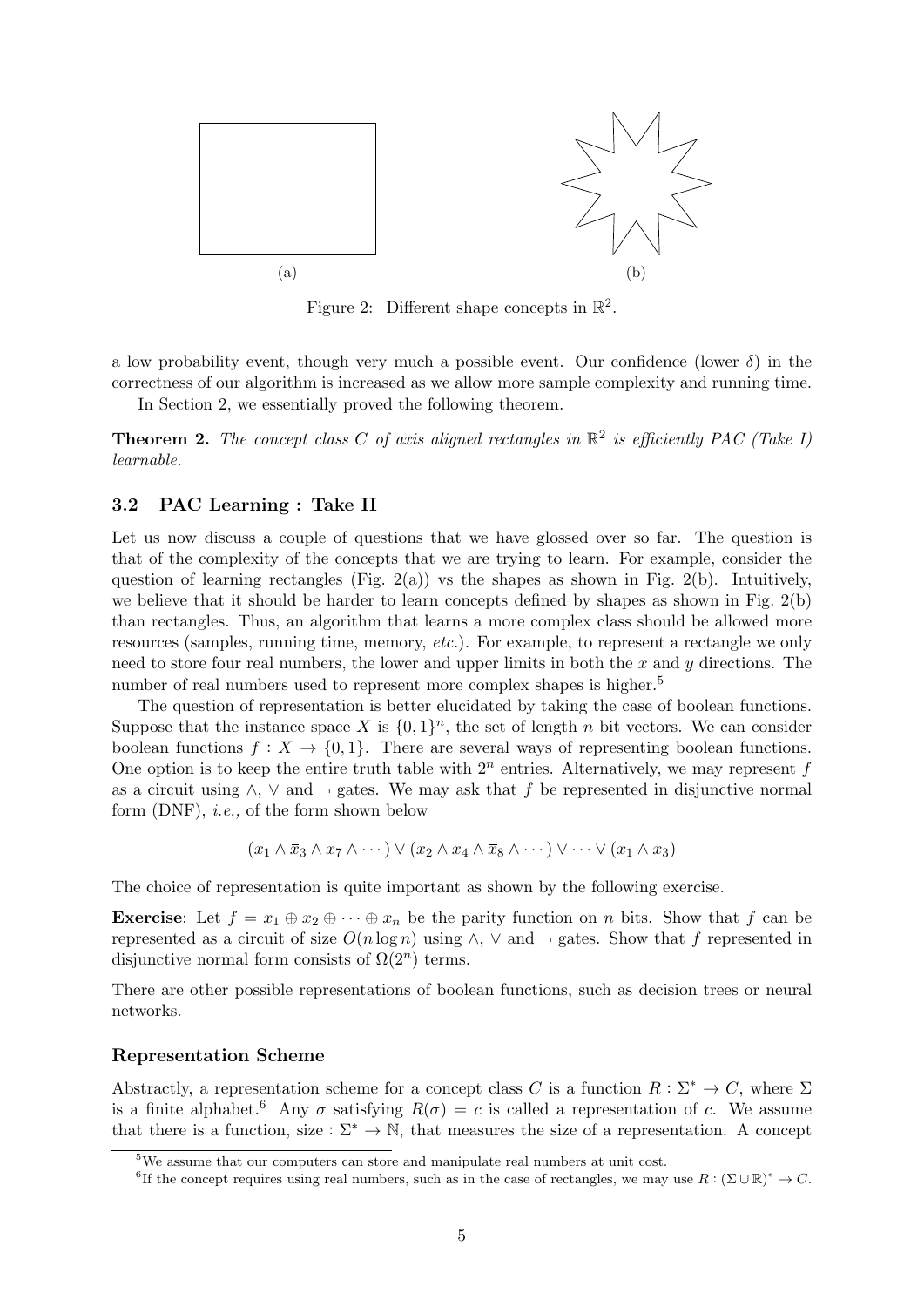$c \in C$  may in general have multiple representations under R. For example, there are several boolean circuits that compute exactly the same boolean function. We extend size to the set C by defining,  $size(c) = \min_{\sigma: R(\sigma) = c} \{size(\sigma)\}.$  When we refer to a concept class, we will assume by default that it is associated with a representation scheme and a size function, so that  $size(c)$  is well defined for  $c \in C$ .

### Instance Size

Typically in a machine learning problems instances have a size; roughly we may think of the size of an instance as the memory required to store an instance. For example,  $10 \times 10$  black and white images can be defined using 100 bits, whereas  $1024 \times 1024$  colour images will require over 3 million real numbers. Thus, when faced with larger instances it is natural to allow learning algorithms more time. In this course, we will only consider settings when the instance space is either  $X_n = \{0,1\}^n$  or  $X_n = \mathbb{R}^n$ . We denote by  $C_n$  a concept class over  $X_n$ . We consider the instance space  $X = \bigcup_{n \geq 1} X_n$  and the concept class  $C = \bigcup_{n \geq 1} C_n$ .

**Definition 3** (PAC Learning : Take II). Let  $C_n$  be a concept class over  $X_n$  and let  $C = \bigcup_{n \geq 1} C_n$ and  $X = \bigcup_{n \geq 1} X_n$ . We say that C is PAC learnable (take II) if there exists an algorithm L that satisfies the following: for all  $n \in \mathbb{N}$ , for every  $c \in C_n$ , for every D over  $X_n$ , for every  $0 < \epsilon < 1/2$  and  $0 < \delta < 1/2$ , if L is given access to  $\mathsf{EX}(c, D)$  and inputs  $\epsilon$ ,  $\delta$  and size(c), L outputs  $h \in C_n$  that with probability at least  $1 - \delta$  satisfies  $err(h) \leq \epsilon$ . We say that C is efficiently PAC learnable if the running time of L is polynomial in n, size(c),  $1/\epsilon$  and  $1/\delta$ , when learning  $c \in C_n$ .

### 4 Learning Conjunctions

Let us now consider a second learning problem. Let  $X_n = \{0,1\}^n$  and  $C_n$  denote the set of conjunctions over  $X_n$ . Let  $X = \bigcup_{n \geq 1} X_n$  and CONJUNCTIONS =  $\bigcup_{n \geq 1} C_n$ . A conjunction can be represented by a set of literals, where each literal corresponds to either a variable or its negation. An example of a conjunction is  $x_1 \wedge \overline{x}_3 \wedge x_4$ . Sometimes a conjunction is referred to as a term. We can represent a conjunction by using a bit string of length at most  $2n$  as there are only 2n possible literals for n boolean variables. Thus, our goal is to design an algorithm that runs in time polynomial in  $n$ ,  $1/\epsilon$  and  $1/\delta$ .

The example oracle  $\mathsf{EX}(c, D)$  returns examples of the form  $(a, y)$  where  $y \in \{0, 1\}$ . The i<sup>th</sup> bit  $a_i$  is the assignment of the variable  $x_i$ . The label y is 1 is the target conjunction c evaluates to true under the assignment a and 0 otherwise.

We consider the following simple algorithm:

(i) Start with a candidate hypothesis that includes all  $2n$  literals, *i.e.*,

$$
h \equiv x_1 \wedge \overline{x}_1 \wedge x_2 \wedge \overline{x}_2 \wedge \cdots \wedge x_n \wedge \overline{x}_n
$$

- (ii) For each positive example,  $(a, 1)$ , and for  $i = 1, \ldots, n$ , do the following:
	- (a) If  $a_i = 1$ , drop the literal  $\bar{x}_i$  from h if it still exists,
	- (b) Else drop the literal  $x_i$  if it still exists.
- (iii) Output the resulting  $h$

Let us make a couple of observations about the algorithm.

1. The algorithm only uses positive examples; the negative examples are completely ignored.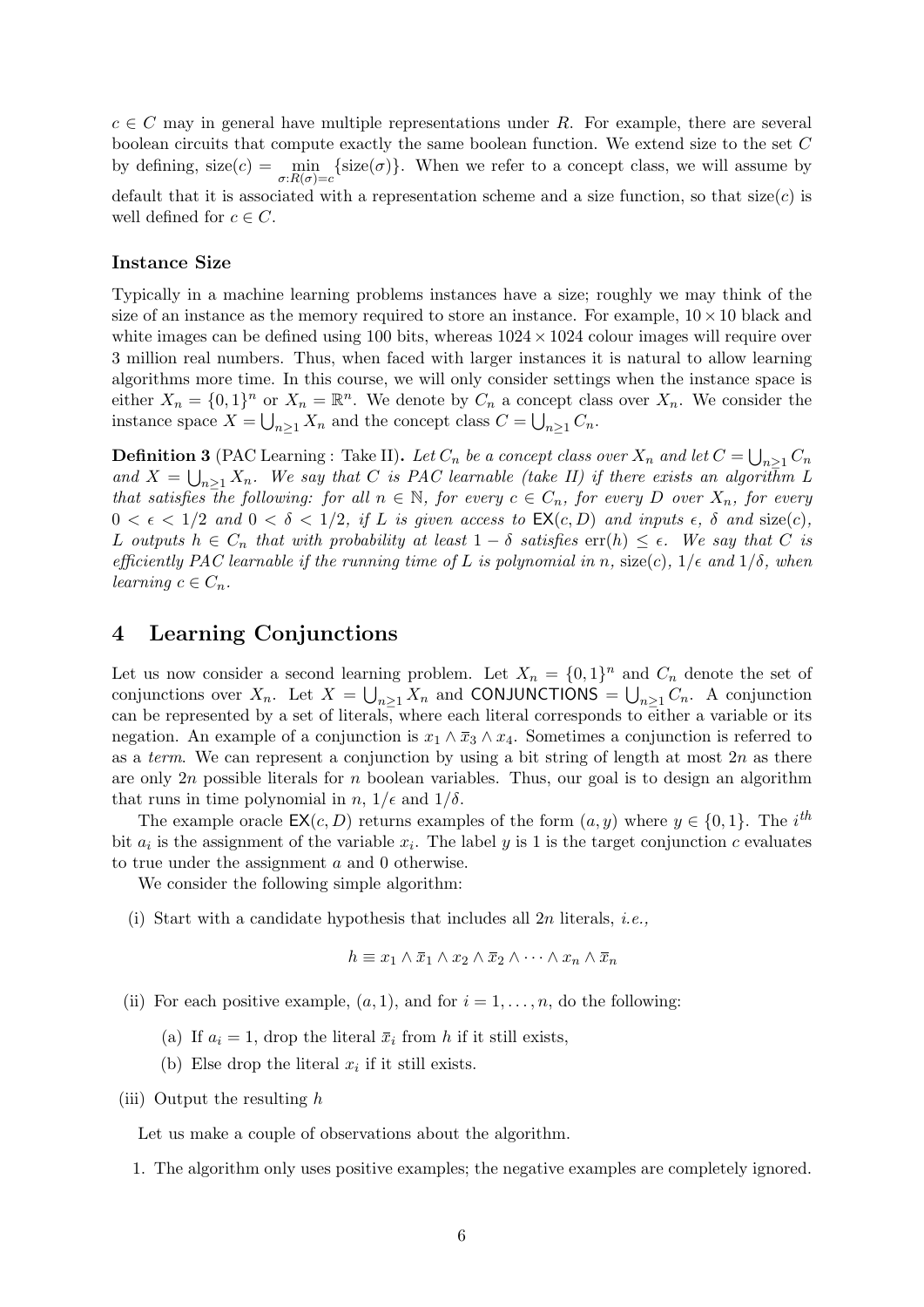2. If c is the target conjunction. Any literal  $\ell$  that is present in c is also present in the hypothesis h. This is because the algorithm only throws out literals that cannot possibly be present in  $c$ , as the literal evaluated to negative in the example  $(a, 1)$  but the label of the example was positive. This also ensure that if  $c(a) = 0$  then  $h(a) = 0$ . Thus, h, if it errs at all only does so on examples a, such that  $c(a) = 1$ .

### **Theorem 4.** The class of boolean conjunctions, CONJUNCTIONS, is efficiently PAC (take II) learnable.

*Proof.* Let c be the target conjunction and D the distribution over  $\{0,1\}^n$ . For a literal  $\ell$ , let  $p(\ell) = \mathbb{P}_{a \sim D} [c(a) = 1 \wedge \ell \text{ is 0 in } a]$ ; here  $\ell$  is 0 in a, means that the assignment of the variables according to a causes the literal  $\ell$  to evaluate to 0. Notice that if  $p(\ell) > 0$ , then the literal  $\ell$ cannot be present in c; if it were, then there can be no a such that  $c(a) = 1$  and  $\ell$  is 0 in a.

We define a literal  $\ell$  to be bad if  $p(\ell) \geq \frac{\epsilon}{2n}$  $\frac{\epsilon}{2n}$ . We wish to ensure that all bad literals are eliminated from the hypothesis h. For a bad literal  $\ell$ , let  $A_{\ell}$  denote the event that after m independent draws from  $EX(c, D)$ ,  $\ell$  is not eliminiated from h. Note that this can only happen if no a such that  $c(a) = 1$  but  $\ell$  is 0 in a is drawn. This can happen with probability at most  $\left(1-\frac{\epsilon}{2}\right)$  $\frac{\epsilon}{2n}$ <sup>m</sup>. Let B denote the set of bad literals and let  $\mathcal{E} = \bigcup_{\ell \in B} A_{\ell}$  be the event that at least one bad literal survives in h. We shall choose m large enough so that  $\mathbb{P}[\mathcal{E}] \leq \delta$ . Consider the following:

$$
\mathbb{P}[\mathcal{E}] \le \sum_{\ell \in B} \mathbb{P}[A_{\ell}]
$$
  
\n
$$
\le 2n \left(1 - \frac{\epsilon}{2n}\right)^m
$$
  
\n
$$
\le 2n \exp\left(-\frac{m\epsilon}{2n}\right)
$$
  
\n
$$
\le 2n \exp\left(-\frac{m\epsilon}{2n}\right)
$$
  
\n
$$
\text{As } 1 - x \le e^{-x}
$$

Thus, whenever  $m \geq \frac{2n}{\epsilon}$  $\frac{2n}{\epsilon} \log \left( \frac{2n}{\delta} \right)$  $\left(\frac{2n}{\delta}\right)$ , we know that  $\mathbb{P}\left[\mathcal{E}\right] \leq \delta$ . Now, suppose that  $\mathcal E$  does not occur, *i.e.*, all bad literals are eliminated from  $h$ . Let  $G$  be the set of good literals.

$$
err(h) = \mathbb{P}_{a \sim D} [c(a) = 1 \land h(a) = 0]
$$
  
\n
$$
\leq \sum_{\ell \in G} \mathbb{P}_{a \sim D} [c(a) = 1 \land \ell \text{ is 0 in } a]
$$
  
\n
$$
\leq 2n \cdot \frac{\epsilon}{2n} \leq \epsilon
$$

This finishes the proof.

### 5 Hardness of Learning 3-term DNF

Let us now look at a richer class of boolean functions that simply conjunctions. The class we'll consider is the class of 3-term DNF formulae. What is a 3-term DNF formula? It is simply a disjunction of exactly three terms, where each term is simply a boolean conjunction. Define the class,

3-TERM-DNF = 
$$
\{T_1 \vee T_2 \vee T_3 \mid T_i \text{ conjunction over } x_1, \ldots, x_n\}
$$

Note that any function that can be expressed as a 3-term DNF formula has representation size at most 6n—there are three terms each of which is a boolean conjunction expressible by a boolean string of length 2n. Thus, an efficient algorithm for learning 3-TERM-DNF would have to run in time polynomial in  $n, 1/\epsilon$  and  $1/\delta$ . Our next result shows that such an algorithm in fact is unlikely to exist. Formally, we'll proof the following theorem.

 $\Box$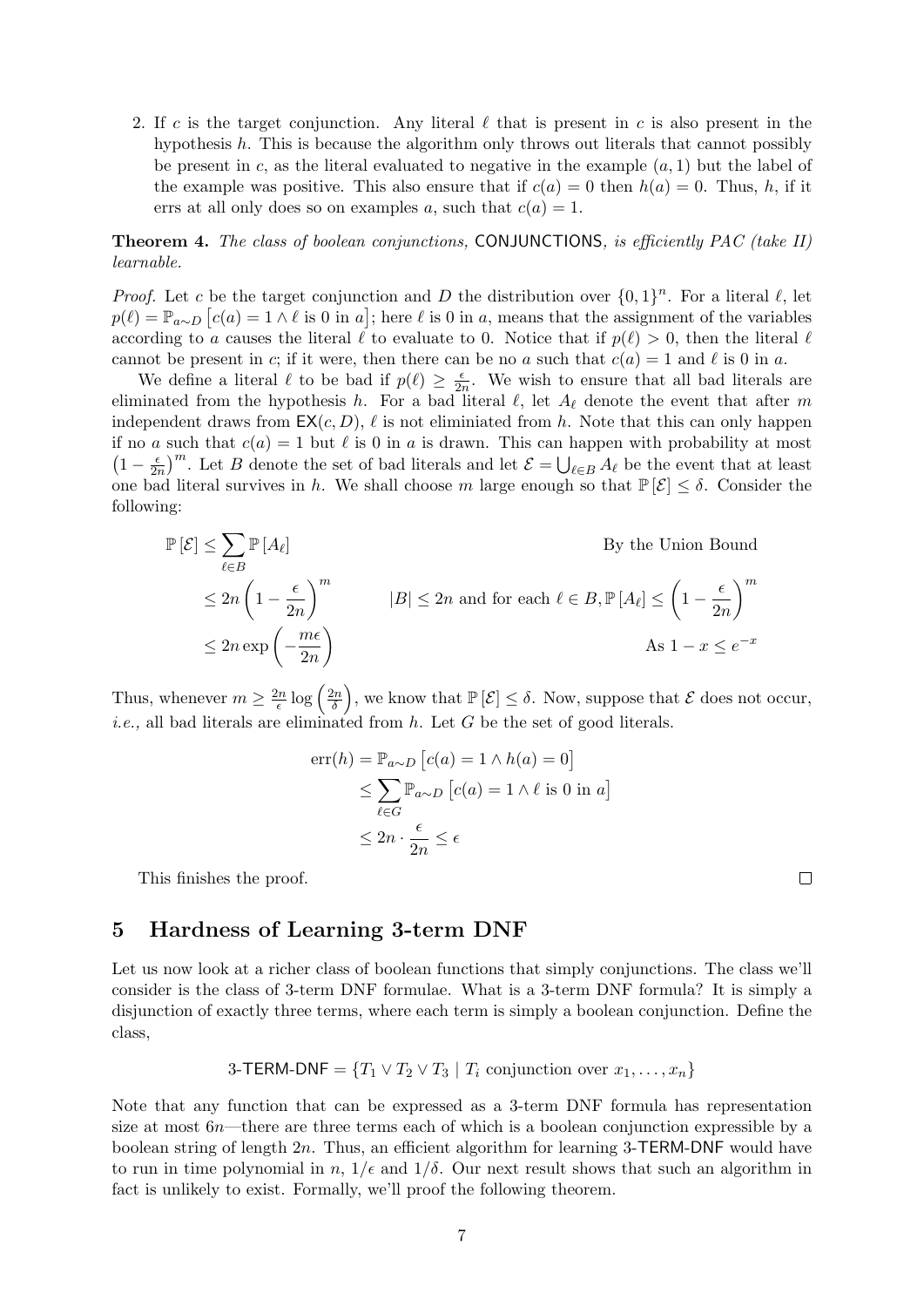#### **Theorem 5.** 3-TERM-DNF is not efficiently PAC learnable (take II) unless RP = NP.

Let us first discuss the condition "unless  $RP = NP$ ". Let us briefly describe what the class RP is. For further details, the reader is referred to a book on complexity theory such as that by Arora and Barak (2009).

The class RP consists of languages for which membership can be determined by a randomised polynomial time algorithm that errs on only one side. More precisely, a language  $L \in \mathsf{RP}$ , if there exists a randomised polynomial time algorithm A that satisfies the following:

- For  $\pi \notin L$ ,  $A(\pi) = 0$
- For  $\pi \in L$ ,  $A(\pi) = 1$  with probability at least 1/2.

In order to prove Theorem 5, we shall reduce an NP-complete language to the problem of PAC (take II) learning 3-TERM-DNF. Suppose  $L$  is a language that is NP-complete. Given an instance  $\pi$  we wish to decide whether  $\pi \in L$ . We will construct a sample, a set of positive and negative examples, with the following property: There exists a 3-term DNF formula  $\varphi$  that is consistent with all the examples in the sample if and only if  $\pi \in L$ .

Let us see how an algorithm that can PAC-learn 3-TERM-DNF helps us test whether or not  $\pi \in L$ . Let S denote the sample constructed and let D be a distribution that is uniform over the sample, *i.e.*, a distribution that assigns probability mass  $\frac{1}{|S|}$  for every example that appears in the sample and 0 mass on all other examples. Let  $\epsilon = \frac{1}{2!}$  $\frac{1}{2|S|}$  and  $\delta = 1/2$ . Now, let us suppose that  $\pi \in L$ , then indeed there does exist 3-term DNF  $\varphi$  that is consistent with the sample S. So we can simulate a valid example oracle  $EX(\varphi, D)$ , by simply returning a random example from S along with its label. Now, with probability at least  $1/2$ , the algorithm returns  $h \in 3$ -TERM-DNF, such that  $err(h) \leq \frac{1}{2h}$  $\frac{1}{2|S|}$ . However, as there are only |S| points in S and the distribution is uniform, it must be that h is consistent with all examples in  $S$ , which implies  $\pi \in L$ .

On the other hand, if  $\pi \notin L$ , there is no 3-term DNF formula that is consistent with the sample produced. Hence, the learning algorithm cannot output such an  $h$ . Thus, assuming a PAC (take II) learning algorithm for 3-TERM-DNF exists, we have a randomised algorithm to solve the decision problem for the NP-complete language L. This in turn implies that  $NP = RP$ , something that is widely believed to be untrue.

#### 5.1 Reducing Graph 3-Colouring to PAC (Take II) Learning 3-term DNF

Let us now actually choose a particular NP-complete language and show that it can be reduced to the learning problem for 3-TERM-DNF. The language 3-COLOURABLE consists of representations of graphs that can be 3-coloured. We say a graph is 3-colourable if there is an assignment from the vertices to the set  $\{r, q, b\}$  such that no two adjacent vertices are assigned the same colour. As already discussed, given a graph  $G$ , we only need to produce a sample of positively and negatively labelled points such that the graph  $G$  is 3-colourable if and only if there exists a 3-term DNF consistent with all the labelled points.

Let  $S = S_+ \cup S_-$  where  $S_+$  consists of points that have label 1 and  $S_-$  of points that have label 0. Suppose G has n vertices. For vertex  $i \in G$ , we let  $v(i) \in \{0,1\}^n$  that has a 1 in every position except *i*. For an edge  $(i, j)$  in G, we let  $e(i, j) \in \{0, 1\}^n$  that has a 1 in all positions except i and j. Let  $S_+ = \{v(i) \mid i \text{ a node of } G\}$  and  $S_- = \{e(i,j) \mid (i,j) \text{ an edge of } G\}$ . Figure 3 shows an example of a graph that is 3-colourable along with the sample S.

#### G 3-colourable implies a consistent 3-term DNF exists

Suppose G is three colourable. Let  $V_r$ ,  $V_q$ ,  $V_b$  be the set of vertices of G that are labelled red, blue and green respectively. Let  $T_r = \bigwedge_{i \notin V_r} x_i$ .  $T_g$  and  $T_b$  are defined similarly. Now  $\varphi = T_r \vee T_g \vee T_b$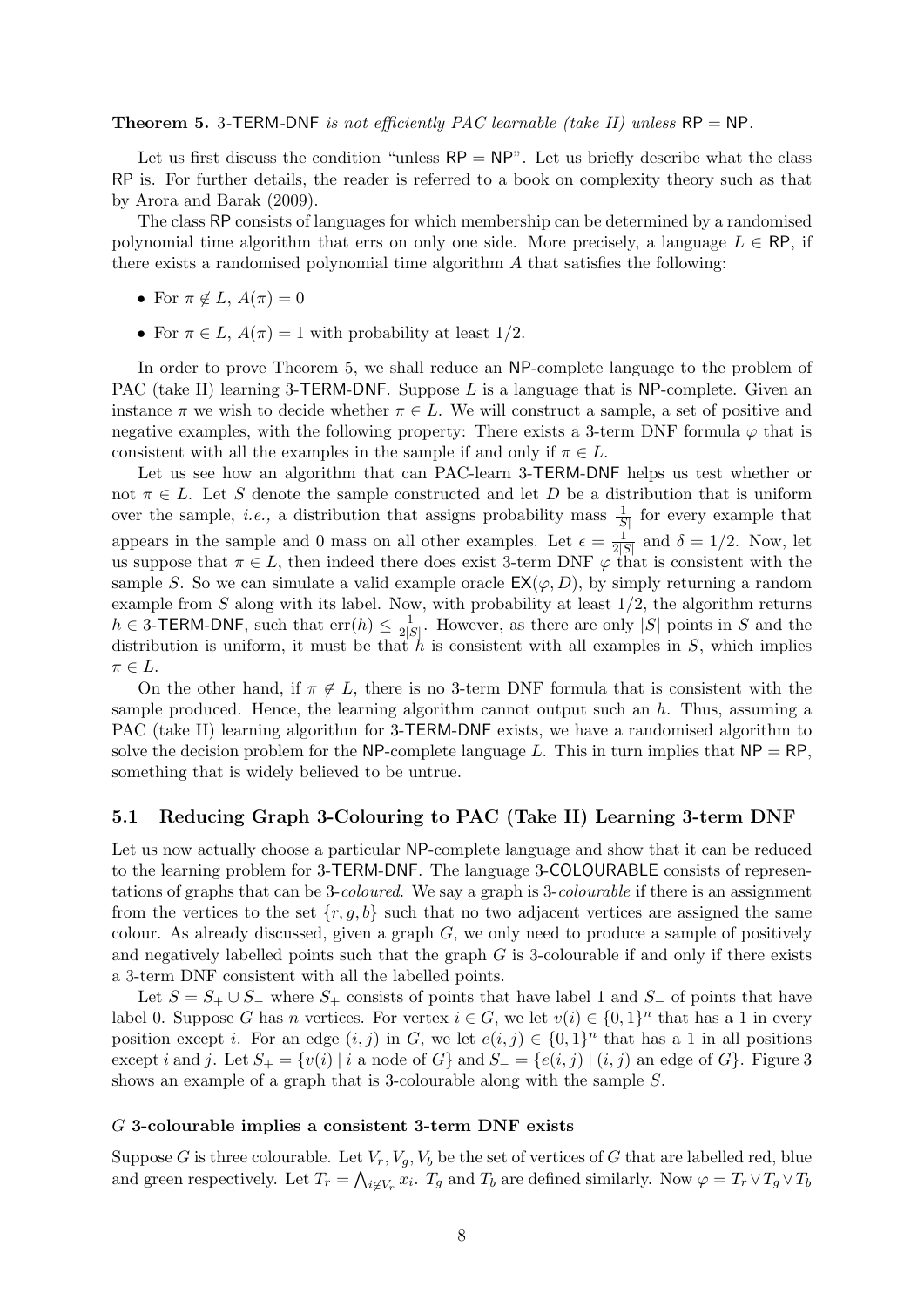

Figure 3: (a) A graph G along with a valid three colouring. (b) Positive examples of the sample generated using  $G$ . (c) Negative examples of the sample generated using  $G$ .

is a 3-term DNF formula. We will show that  $\varphi$  is consistent with S. To show this we need to show that all examples in  $S_+$  satisfy  $\varphi$  and none of the examples in  $S_-$  satisfy  $\varphi$ . First consider  $v(i) \in S_+$ . Without loss of generality, suppose i is coloured red, i.e.,  $i \in V_r$ . Then, we claim that  $v(i)$  is a satisfying assignment of  $T_r$  and hence also of  $\varphi$ . Clearly, the literal  $x_i$  is not contained in  $T_r$  and there are no negative literals in  $T_r$ . Since all the bits of  $v(i)$  other than the  $i<sup>th</sup>$  position are 1,  $v(i)$  is a satisfying assignment of  $T_r$ .

Now, consider  $e(i, j)$ . We will show that  $e(i, j)$  is not a satisfying assignment of any of  $T_r$ ,  $T_q$  or  $T_b$  and hence it also does not satisfy  $\varphi$ . For a colour  $c \in \{r, g, b\}$ , either i is not coloured c or j isn't. Suppose i is the one that is not coloured c, then  $T_c$  contains the literal  $x_i$ , but the  $i<sup>th</sup>$  bit of  $e(i, j)$  is 0 and so  $e(i, j)$  is not a satisfying assignment of  $T_c$ . This argument applies to all colours and hence  $e(i, j)$  is not a satisfying assignment of  $\varphi$ . This shows that  $\varphi$  is consistent with S.

#### Existence of 3-term DNF implies G 3-colourable

Suppose  $\varphi = T_r \vee T_g \vee T_b$  is a 3-term DNF that is consistent with S. We use this to assign colours to the nodes of G. For a node i, since  $v(i)$  is a satisfying assignment of  $\varphi$ , it is also a satisfying assignment of at least one of  $T_r$ ,  $T_g$  or  $T_b$ . We assign a colour to it based on the term for which it is a satisfying assignment, and ties may be broken arbitrarily. Since, for every vertex i, there exists  $v(i) \in S_+$ , this ensures that every vertex is assigned a colour.

Now, we need to ensure that no two adjacent vertices are assigned the same colour. Suppose there is an edge  $(i, j)$  such that i and j are assigned the same colour. Without loss of generality, suppose that this colour is red. Now, we know that since  $\varphi$  is consistent with S,  $e(i, j)$  does not satisfy  $\varphi$  and hence also does not satisfy  $T_r$ . Also, as i and j were both coloured red,  $v(i)$ and  $v(j)$  do satisfy  $T_r$ . This implies that the literals  $x_i$  and  $x_j$  are not present in  $T_r$ . The fact that  $v(i)$  satisfies  $T_r$  ensures that  $\bar{x}_k$  for any  $k \neq i$  cannot be a literal in  $T_r$ . However, if  $T_r$  does not contain any negated literal other than possibly  $x_i$  and if it does not contain the literals  $x_i$ and  $x_j$ , then  $e(i, j)$  satisfies  $T_r$  and hence  $\varphi$ , a contradiction. Hence, there cannot be any two adjacent vertices that have been assigned the same colour.

This completes the proof of Theorem 5.

### 6 Learning 3-CNF

Let us revisit the problem of PAC-learning 3-term DNF formulae. Let us recall the the distributive law of boolean operations.

$$
(a \wedge b) \vee (c \wedge d) \equiv (a \vee c) \wedge (a \vee d) \wedge (b \vee c) \wedge (b \vee d)
$$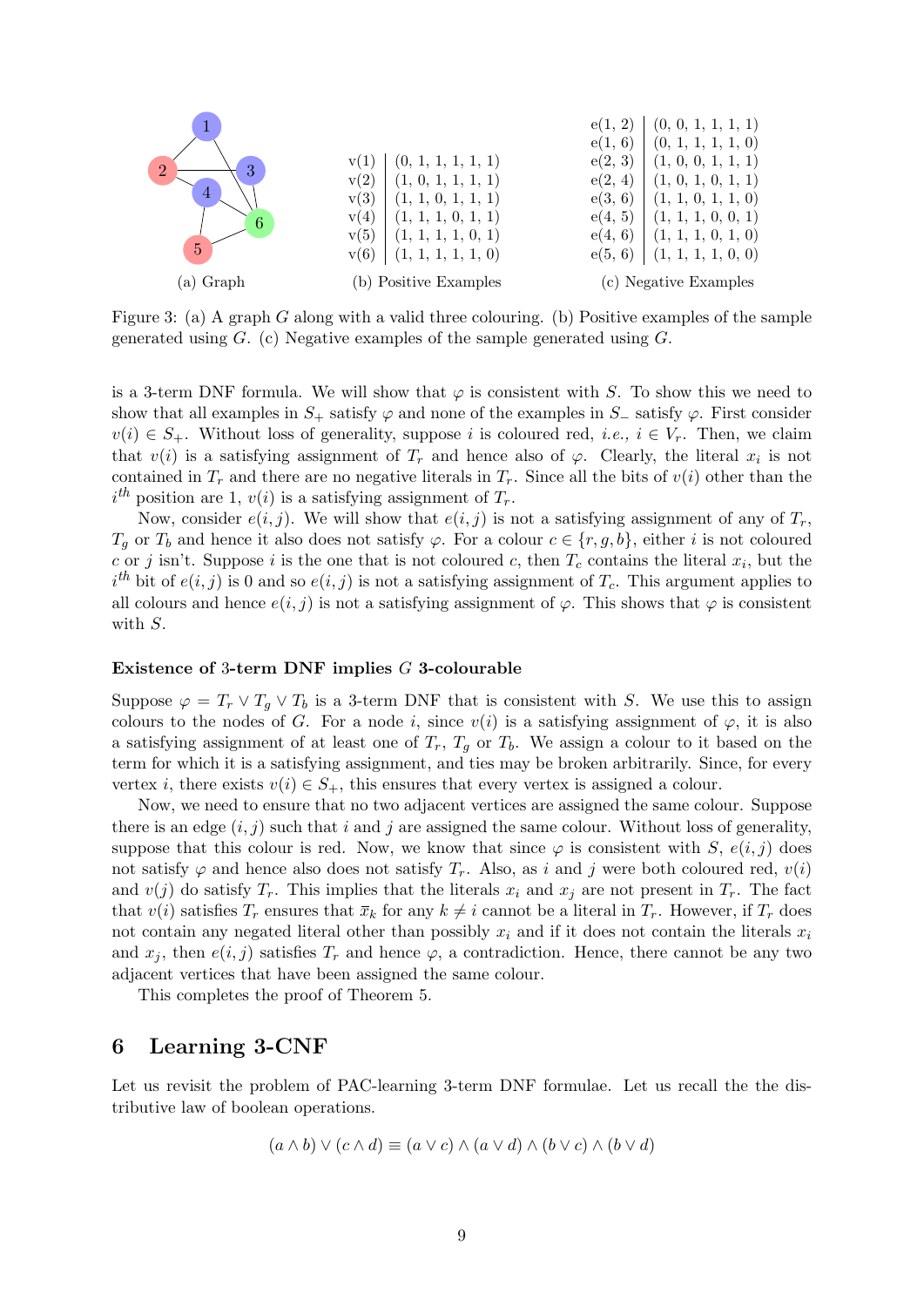Using the distributive rule, we can re-write a 3-term DNF formula as follows:

$$
T_1 \vee T_2 \vee T_3 \equiv \bigwedge_{\substack{\ell_1 \in T_1 \\ \ell_2 \in T_2 \\ \ell_3 \in T_3}} (\ell_1 \vee \ell_2 \vee \ell_3) \tag{1}
$$

The form on the right hand side is called a 3-CNF formula. CNF stands for conjunctive normal form, *i.e.*, expression as a conjunction of clauses (disjunctions). The 3 indicates that each clause has length 3 (*i.e.*, it contains 3 literals). Note that any 3-term DNF formula can be expressed as a 3-CNF formula with at most  $(2n)^3$  clauses, as each of the terms in a 3-term DNF formula can have at most  $2n$  literals. The converse however is not true, *i.e.*, there are 3-CNF formulae that cannot be represented as a 3-term DNF formula. Thus, 3-CNF formulae is a more general class of functions.

Let us now consider the question of learning 3-CNF formulae. In doing so, we'll study an important notion in computational learning theory, as in all of computer science, that of a reduction. Note that a 3-CNF formula can be viewed simply as a conjunction over a set of clauses. Thus, if we can create a new instance space where the variables are actually encodings of all the  $(2n)^3$  possible clauses, the 3-CNF formula simply becomes a conjunction. For any three literals,  $\ell_1, \ell_2, \ell_3$ , we create a variable  $z_{\ell_1,\ell_2,\ell_3}$  that takes the value  $\ell_1 \vee \ell_2 \vee \ell_3$ .

More precisely consider the following maps: (i)  $f: \{0,1\}^n \to \{0,1\}^{(2n)^3}$  which is a one-one map that takes an assignment of  $n$  boolean variables and maps it to an assignment of all possible clauses of length 3 over the *n* boolean variables, (ii)  $g : 3\text{-CNF}[n] \to \text{CONJUNCTIONS}[(2n)^3]$ which maps a 3-CNF formula over *n* variables to a conjunction over  $(2n)^3$  variables. We have already seen that we can PAC learn the class of conjunctions. We'd like to use this algorithm to learn the class 3-CNF.

Let c be the target 3-CNF formula and D a distribution over  $\{0,1\}^n$ . Let  $c' = g(c)$  and let D' be a distribution over  $\{0,1\}^{(2n)^3}$ , where  $D'(S) = D(f^{-1}(S))$ . We need to be able to simulate the example oracle  $EX(c', D')$ . Doing so is simple, we receive  $(x, c(x))$  form  $EX(c, D)$ , we output  $(f(x), c(x))$ ; this is a valid simulation of  $EX(c', D')$ . The learning algorithm returns a conjunction of (positive or negative) literals over  $(2n)^3$  variables. We need to transform this back to a 3-CNF formula over n variables. The first thing to note is that we only need to learn the class of conjunctions with positive literals, so we can modify the conjunction learning algorithm to start with a conjunction that includes all the positive literals (instead of all the positive and negative literals); the rest of the algorithm remains the same. Then, if a literal corresponding to  $z_{\ell_1,\ell_2,\ell_3}$  is included in the output conjunction, we include the clause  $(x_{\ell_1} \vee x_{\ell_2} \vee x_{\ell_3})$  in the 3-CNF formula.

Theorem 6. The class of 3-CNF formulae is efficiently PAC-learnable.

# 7 PAC Learning

Let us consider the results in Sections 5 and 6 and reconsider the goal of learning. On the one hand, we saw that is impossible to learn the class of 3-term DNF formulae unless  $NP = RP$ . The hardness result crucially relies on the fact that the output of the algorithm was itself required to be a 3-term DNF formula. On the other hand, we know that any 3-term DNF formula can be expressed as a 3-CNF formula (with a modest, but still polynomial, blow-up in size). The class of 3-CNF formulae turns out to be PAC-learnable. This means that when receiving examples labelled according to a 3-term DNF formula, if we had in fact applied the 3-CNF learning algorithm, we would have produced a hypothesis with low error. The output hypothesis however would be a 3-CNF formula not a 3-term DNF formula. If the aim of machine learning is prediction, it should not matter what form we represent the hypothesis in. In fact, we may not even care that the output is a 3-CNF formula, it could potentially be something